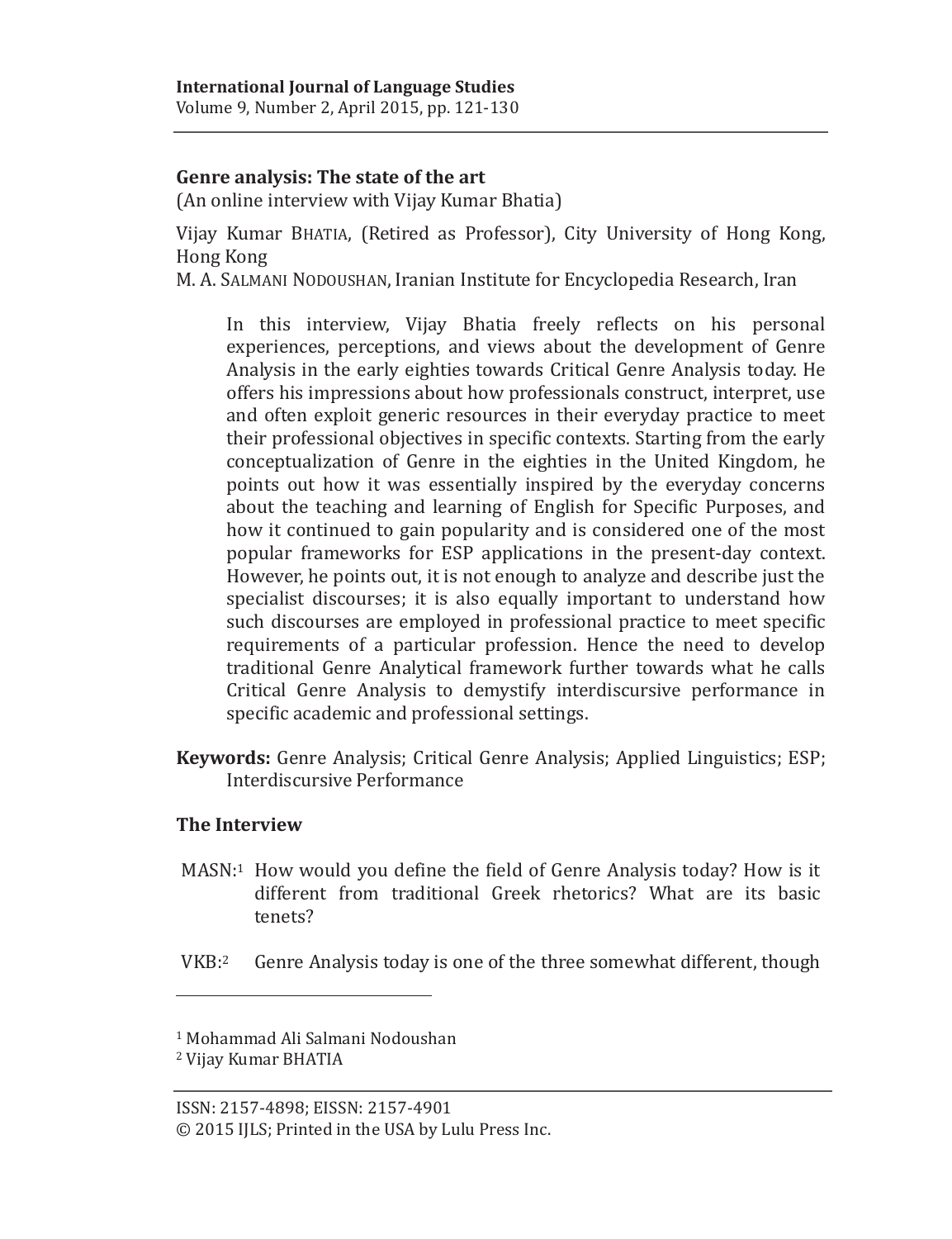with considerable overlapping, approaches to the study of various forms of discourse, particularly in academic and professional contexts. The first of these approaches, popularly known as the American tradition, draws its inspiration largely from the studies of classical Greek rhetoric (Miller, 1984), whereas the second one draws its strengths from Systemic-Functional Linguistics (Halliday, 1994). The third approach, popularly known as the British Tradition was an attempt to study academic and professional discourses for the design and implementation of English for Specific Purpose (ESP) programmes in the United Kingdom and the a number of other English as a second language (ESL) learning contexts. I have been part of this last tradition and would like to focus primarily on the developments in this approach.

Genre, in this tradition, is primarily viewed as a conventionalised and largely standardized communicative event defined in terms of its communicative purpose that a genre is meant to serve in a specific academic or professional setting (Bhatia, 1993; Swales, 1990).

So far as the Traditional Greek Rhetoric is concerned, it was primarily meant to help ordinary people to argue their claims in the court of law, i.e., to persuade authorities and to influence decisionmaking in their favor. Most modern theories of discourse analysis seem to have been influenced by the key rhetorical principles of 'Logos' as the use of logical arguments, 'Ethos' to create an emotional reaction, and 'Pathos' to create a reliable and convincing impression. However, Genre Analysis has never made any direct reference to these notions at any time, as far as I am aware of. The American Tradition of rhetorical genres however, has been largely inspired by this in various ways.

- MASN: What kind of interface do you see between discourse analysis, pragmatics, and genre analysis?
- VKB: Discourse Analysis as the study of language use beyond sentence boundaries was primarily inspired by some of the broad tenets of Pragmatics, in particular, to bring context within the scope of analysis and interpretation, which has been a very significant development in the study of meaning. Genre Analysis is only a way of analysing, interpreting, and accounting for some of the discursive actions taking place in specific academic and professional contexts, and considers context and any form of specific genre knowledge as an important contributor to its understanding of genre.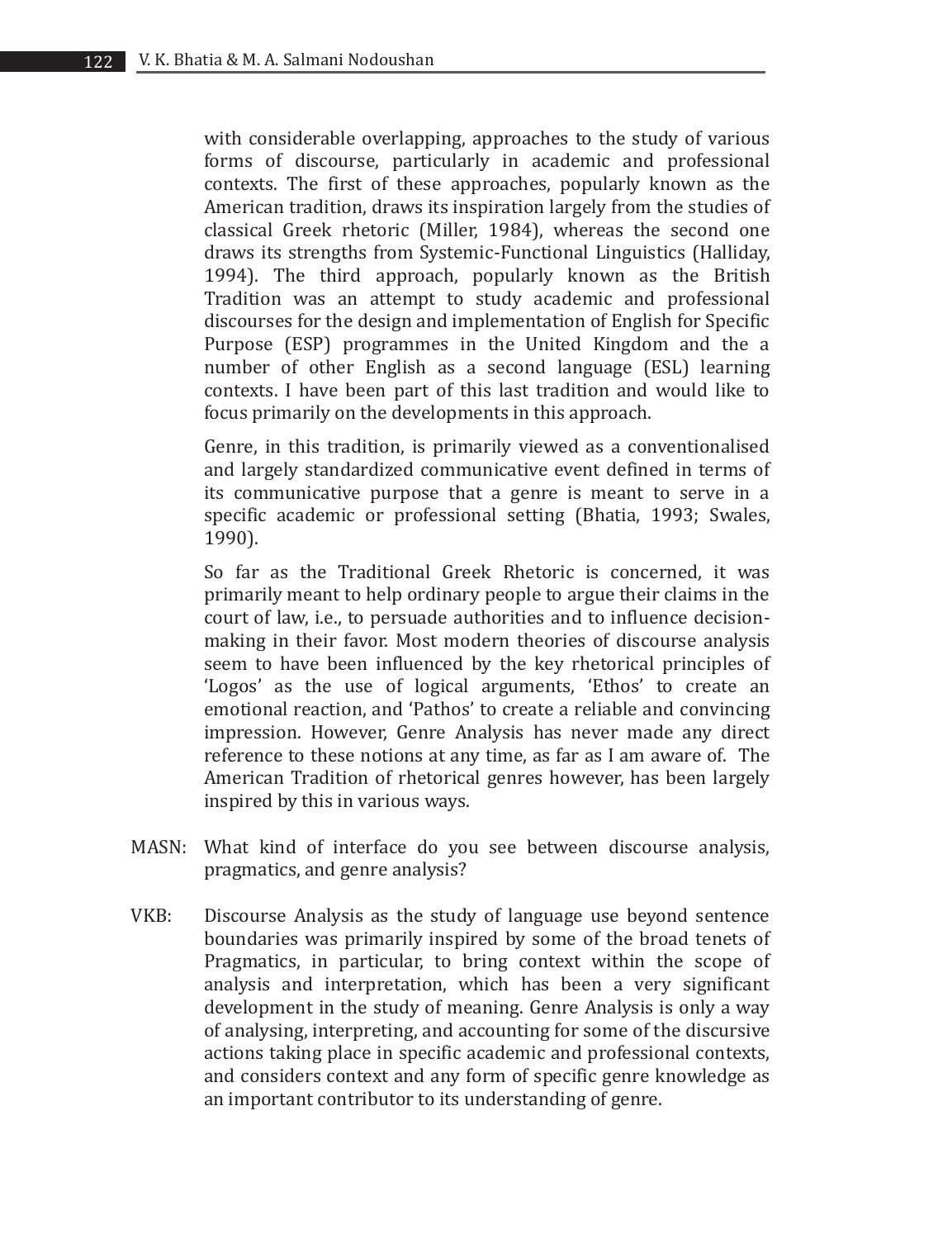- MASN: What is the interface between genre analysis and applied linguistics on the one hand, and ESP on the other?
- VKB: In my view, applied linguistics was originally used to refer to the application of linguistics for language teaching, including English for Specific Purposes (ESP); however, in the last several years, the concept has broadened quite significantly to include the study of language use in a variety of other contexts, which means that we need to redefine the notion of applied linguistics, to include the use of language in organisational, management, institutional as well as other Business Communication contexts. In my own work, I have used genre analysis to study corporate disclosure documents and practices, and also colonisation of arbitration practices by litigation practices, which have been possible because of the relevance of (critical) genre analysis to account for such professional communicative practices (Bhatia, 2008a, 2008b). In addition, it is also possible to use genre analysis to understand and account for certain aspects of translation and interpretation practices, and document and information design issues. All these contexts can be validly studied and analysed through discourse and genre analysis, and hence can be viewed as important aspects of applied linguistics.
- MASN: If you want to give our readers a helicopter sight of genre analysis, (1) what distinct areas within genre analysis would you perceive, (2) how are they connected or different, and (3) what is their chronological sequencing?
- VKB: If we consider Genre Analysis as the study of language use in specific academic and professional contexts, and focus primarily on the specialist discourses in such contexts, then we are essentially limiting ourselves to discursive acts, which are valid and are considered crucially relevant resources for the study of professional actions. However, it only offers significant, though limited opportunities for the exploration and understanding of what is practiced in academic and professional communication. What it does not tell us is why most of the members of a professional community construct, interpret, use, and exploit linguistic resources, the way they do. The most important question for us is 'why do the professionals write the way they do?' This also means that there is a vast area beyond the discursive practice, which includes not only professional practice, but also the professional or disciplinary culture, which we need to be taken into account.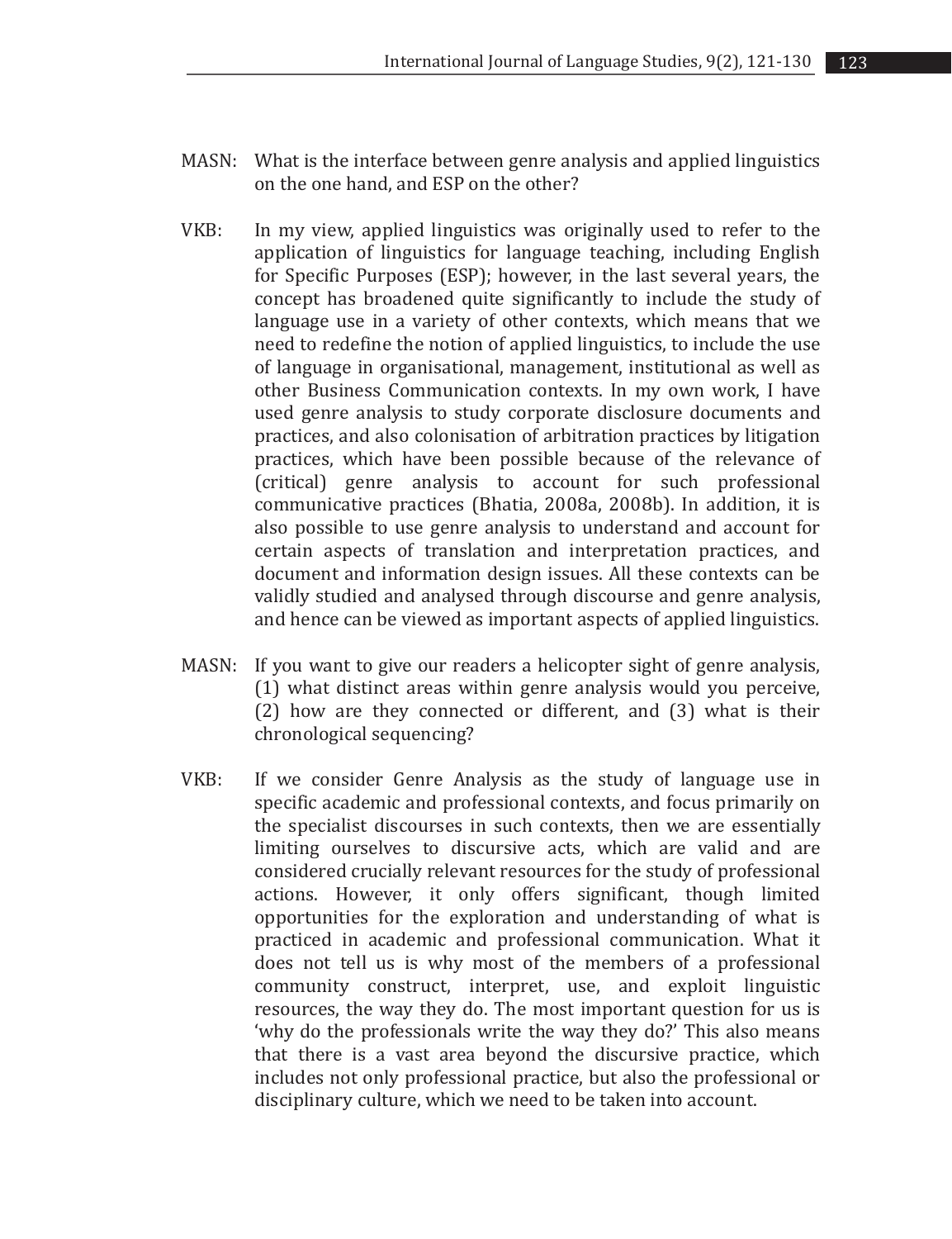Moreover, in order to make things easier to understand in pedagogical contexts, we often focus on ideal forms of discourse, conveniently underestimating the role of genre mixing, embedding or even bending of generic norms in real life contexts (Bhatia, 1997, 2004). We often simplify things for focusing on pure genres, whereas in real life situations, genres are most often found in hybrid forms. So in my view, we need to focus more on the complexity and dynamicity of genres, rather than on the purity of such discursive configurations. The most important aspect of this kind of expansion of scope will be to deepen our understanding of contexts in which such genres are embedded.

Although in pedagogical situations, it is often necessary to begin with ideal or less complex forms, one should realise that it is only the beginning and not the end of application. By going beyond the classroom, we can move closer to the real world, which is much more complex than what we assume in the context of the classroom.

- MASN: I know that you have opted for a new field, which you call Critical Genre Analysis; what are its basic tenets? How is it different from or related to genre analysis practiced before it? What are its merits? What was your motivation for theorizing it, and why do you see it as important?
- VKB: I do not consider Critical Genre Analysis as a new field; it is a development on, and advancement of the genre analytical framework we have been using for more than 35 years. It became obvious to me after working on a number of research projects at the turn of the Century that if we want to understand or what I have often said to demystify academic and professional discourses, we need to go well beyond the mere analysis and description of language use and widen considerably the notion of context in which such discursive acts take place. This involves a closer and much deeper look at the professional practice of specialists, paying particular attention to what I have often referred to as 'discursive performance', which is invariably realised interdiscursively because of the increasing involvement of interdisciplinary practices and contexts. Essentially, it involves looking at professional practice, in addition to professional discourse. It is not, in any way, undermining the conventional genre analysis, but going beyond it to have a closer and deeper look at what makes it possible for specialists not only to construct professional discourses but also to achieve their professional objectives the way they do.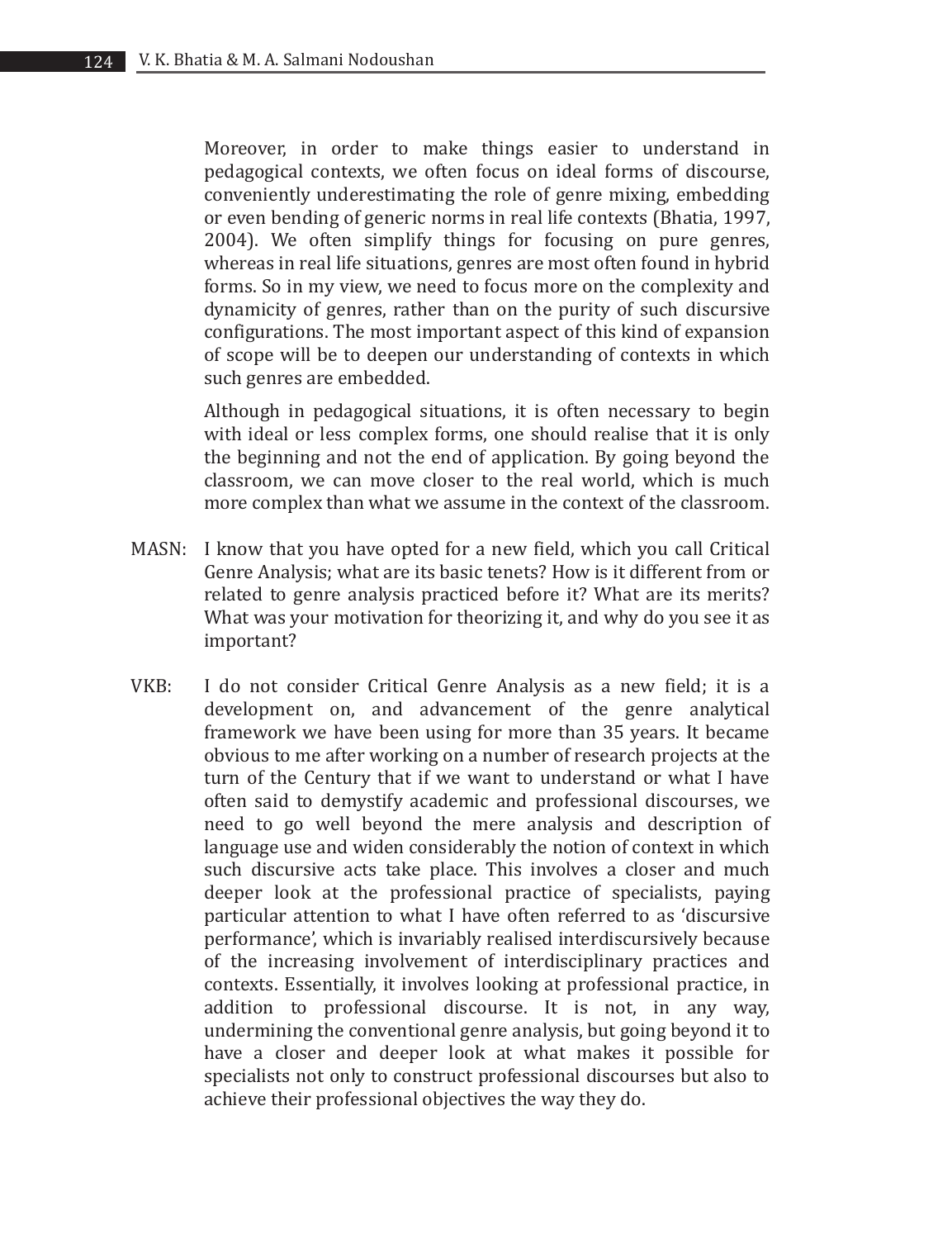If we were to compare Critical Genre Analysis with conventional Genre Analysis, then we find that earlier on we have always focused on genres, whereas now we tend to go beyond it and incorporate professional practice within our frame of reference in an attempt to understand what makes these discursive actions possible and pragmatically successful. In doing so, we also tend to pay more attention to interdiscursive aspects of such actions, rather than just the intertextual aspects (Bhatia, 2010). The focus has also shifted from analysis of genres, though without in any way undermining it, to explanation of how genres are exploited to achieve professional actions, paying particular attention to hybridization of genres and professional practices and disciplinary cultures. It must be noted here that most of these additional aspects of this development take analysis of genres towards analysis of context. On the whole, one may view Critical Genre Analysis as analysis of contexts, over and above that of Genre.

It is a very important development, in my view, because it allows one to go beyond linguistic and rhetorical analysis to the analysis of contextualisation, which allows us to bridge the widening gap between the idealisation, typical of classroom, and the complex realities of the professional world.

- MASN: What sorts of considerations does one need to take into account when undertaking research in critical genre analysis? What are the possible pitfalls for researchers who undertake such research? How can these pitfalls be avoided?
- VKB: One of the main areas of confusion could be the use of the word 'critical' in Critical Genre Analysis (CGA) and also in Critical Discourse Analysis (CDA). However, the term is used in two very different senses in the two frameworks, though there could be some areas of overlap. Although in both the frameworks, the focus is on 'practice', in CDA, it is used as the study of wider social practices, whereas in CGA, it is used in narrowly defined and contextually grounded contexts of professional and disciplinary practices, which are essentially genre-based. The term critical in CDA is used to investigate 'hidden connections between language, power and ideology, especially the way abuse, dominance, inequality are enacted, reproduced, and resisted in socio-political contexts' (Fairclough, 1989, p. 5), whereas in CGA, the term critical reflects deeply grounded explanatory analysis, which is analytic rather than ideological interpretation. In CDA, context is often viewed as pre-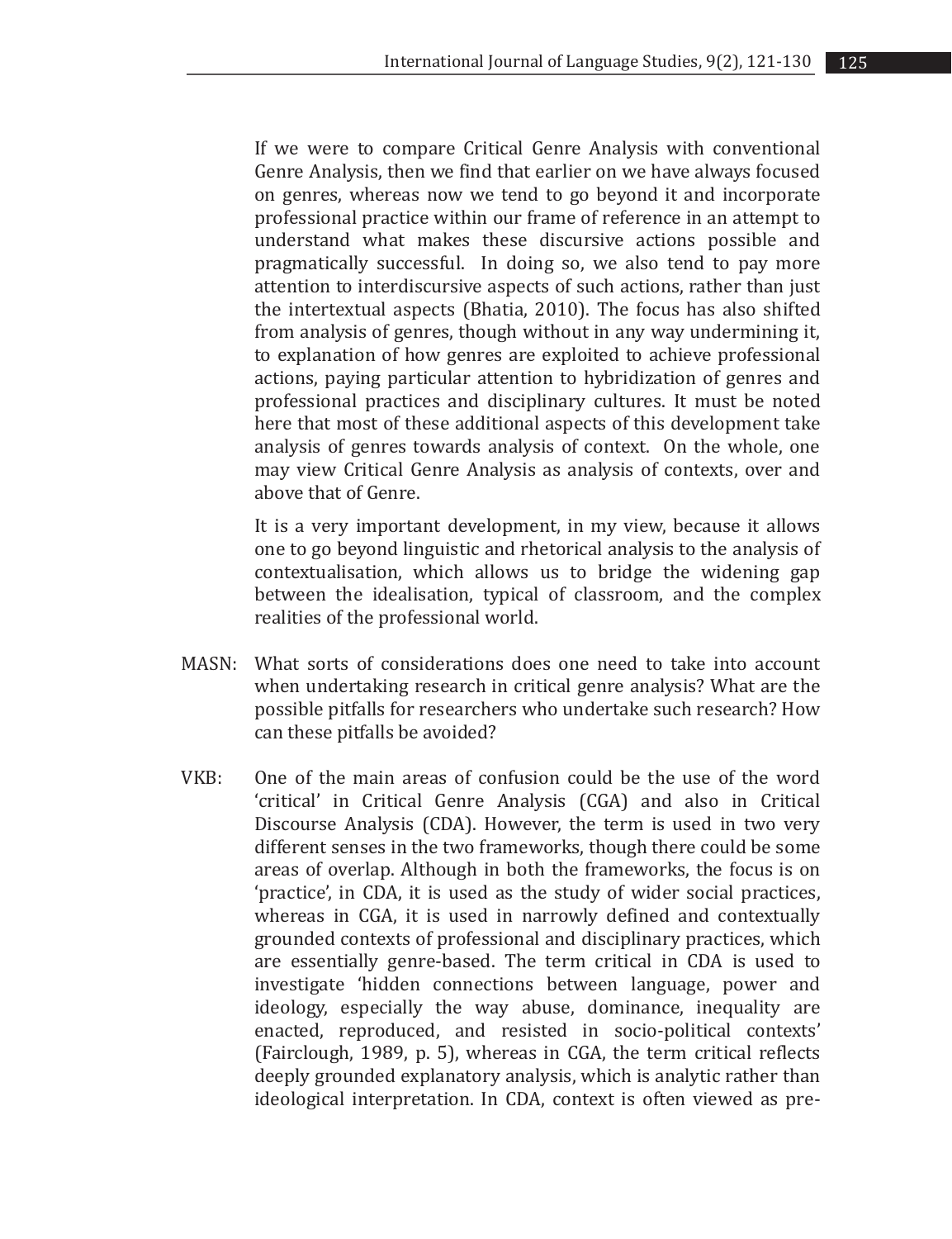determined intention of the analyst, whereas CGA is undertaken to account for and explain contextualization. CDA tends to pay more attention to the analyst's interpretation of a text, and very little attention to the varied ways a text can be produced, interpreted, and even exploited in a variety of contexts by different audiences, which raises the issues of subjective, partial or even prejudicial interpretations, whereas CGA tends to provide a deeply grounded explanatory analysis, which intends to provide discursive performance of specialists in well-defined professional contexts, keeping in mind not only the use of discursive resources, but also their typical disciplinary and professional cultures.

The other most important characteristic aspect of CGA is that it invariably focuses on interdiscursive aspects of genre construction, interpretation and exploitation as most professional discourses seem to be very rich in interdiscursivity, in addition to intertextuality. In doing CGA, it is necessary not to undermine the analysis of linguistic resources but to take it as a starting point and then go on to professional and disciplinary practices. A very important resource for the study of professional practice is the use of ethnographic procedures (Smart, 1998), which Swales (1998) calls 'textography', as it essentially allows one to have a closer look at the intentions, motivations and other aspects of genre construction and exploitation.

- MASN: What criticism would you level against traditional views of genre analysis? What criticism (if any) would you expect to be levelled against your theory of critical genre analysis? How would you resolve them?
- VKB: I think traditional Genre Analysis has been a powerful theoretical framework used very successfully for several decades and is still one of the most popular frameworks for pedagogical applications to language teaching at the post-secondary levels; however, when we look at the discursive practices in the real world of professions, it seems to be a bit constraining in that it fails to adequately account for the realities of the complex world, thus leaving a significant gap between what we undertake in the classroom and what happens in the outside world, which often confronts us as teachers when we get reactions from the professional world. In order to bridge this gap, we need to develop genre theory beyond its traditional concerns, and CGA can be viewed as a move towards this end.

What sort of criticism do I expect of CGA? It is difficult to think of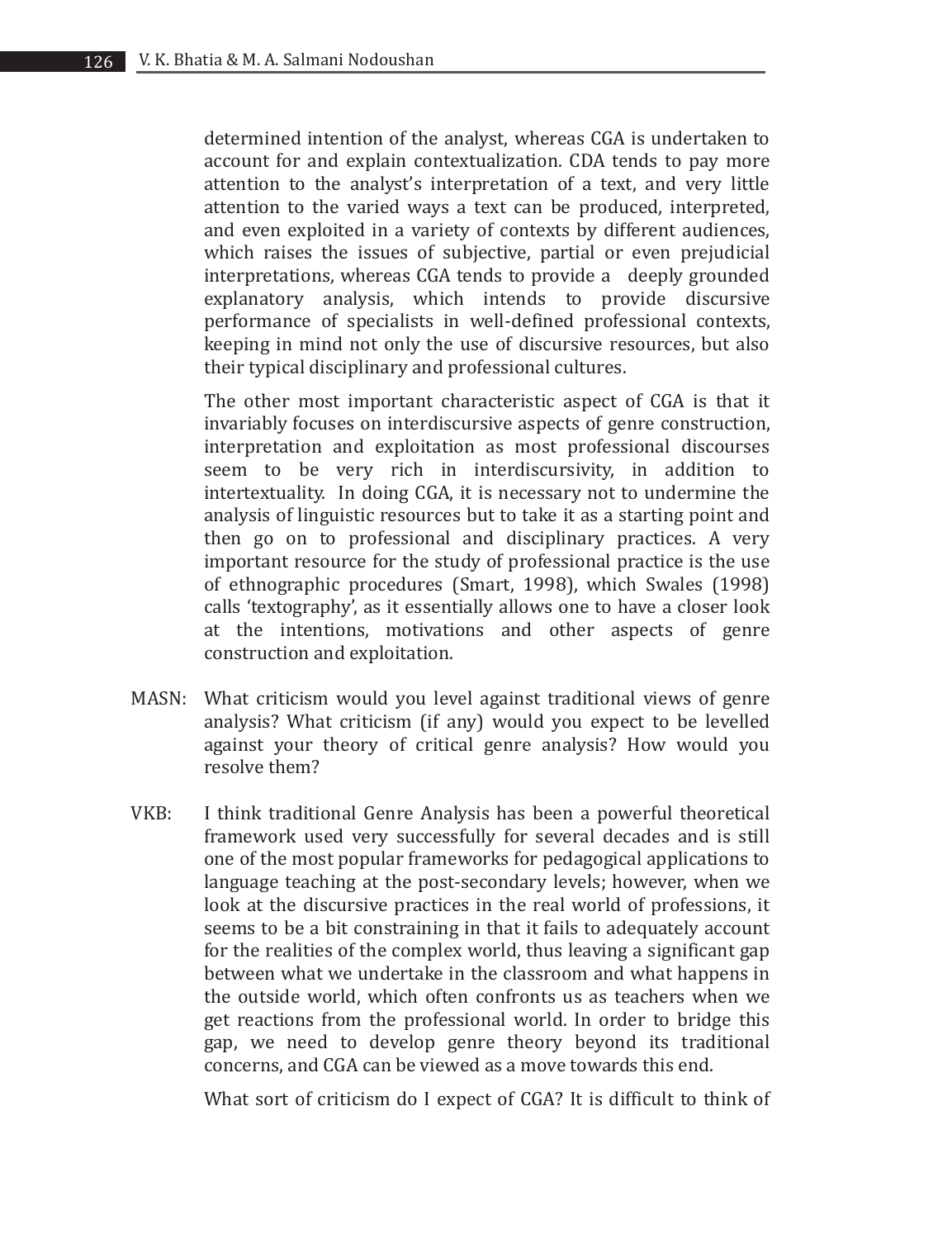what might happen in the next ten years or so. I became aware of these constraints about Genre Analysis only after I finished writing my second book (Bhatia, 2004) on genre theory. CGA is still in its early years and we need to wait to see to what extent it can answer the questions we confront now or will do so in future.

- MASN: Which direction(s) do you think genre analysis studies will take in future?
- VKB: In my estimate, genre theory from various other manifestations such as those in rhetorical studies and the SFL inspired studies (Martin, 1985) and the CGA will benefit from one another and will do particularly well if they go in the direction of integrated enrichment. This is also made possible today because of the much wider acceptance of multiperspective and multidimensional approaches to discourse analysis (Bhatia, 2008b; Smart, 1998).
- MASN: What are the implications of genre analysis in general, and critical genre analysis in specific, for ESP on the one hand, and for Applied Linguistics on the other?
- VKB: As I mentioned earlier, although Genre Analysis was initially inspired by ESP, it soon started contributing to other forms of language teaching, especially Business Communication and various other professional contexts, such as organisational, management and corporate communication. Similarly, it is now being widely used to analyse non-pedagogical aspects of the professional world, in particular the study of institutions, organisations, and other forms of corporate behaviour (Bhatia, 2006; Devitt, 1991; Nickerson, 1998, 2005) as in the study of corporate disclosure practices, colonisation of arbitration practices (Bhatia, 2008a; Bhatia, Candlin & Gotti, 2012), on-stage and off-stage performance in medical practice (Barton, 2004), translation and interpretation, and also information design. These developments have made it necessary and possible to redefine the traditional notion of Applied Linguistics, widening it considerably. These are interesting developments and are likely to open up new areas of applied linguistics.
- MASN: Do you have any recommendation to make?
- VKB: All I can say is that although we have gone a long way, the best is yet to be, as they say. The future of Critical Genre Analysis, Critical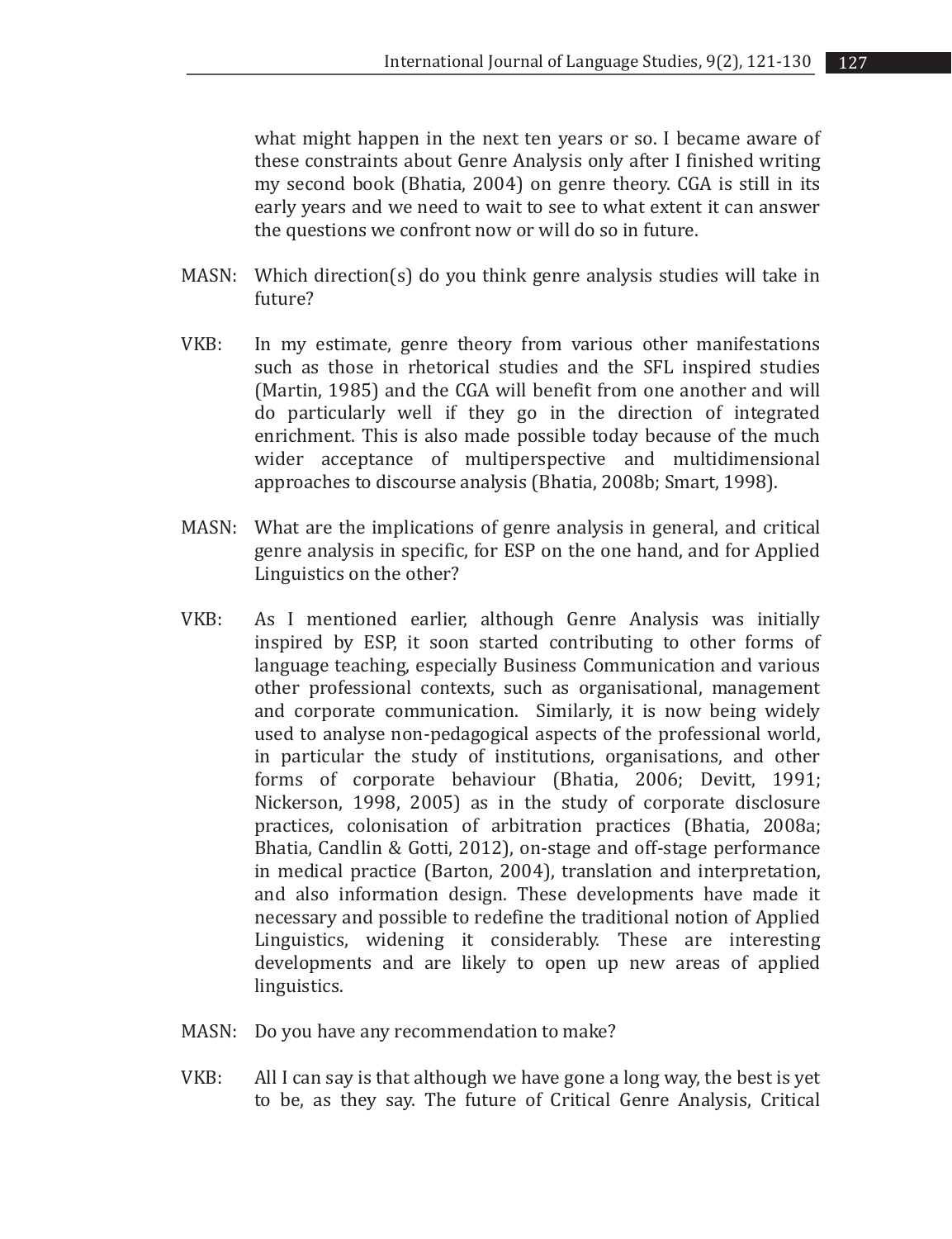Discourse Analysis, and Applied Linguistics is full of excitement and new possibilities as long as we keep our minds open, and keep looking for more interesting and insightful answers to the questions we have been bothered about for a long time.

- MASN: Thank you very much for accepting this interview invitation. It means a lot to me and the readers of the journal. You are an Icon, and it was a huge honor for me to be able to conduct this interview. Thank you.
- VKB: Thank you for inviting me. It has been a real pleasure talking to you.

## *The Authors*

Vijay Kumar Bhatia (Email: vjkbhatia1@gmail.com) is the President of Asia-Pacific LSP and Professional Communication Association—an association of researchers and practitioners specializing in languages for specific purposes and professional communication. As a Professor of Applied Linguistics, Vijay has taught in the Department of English at the City University of Hong Kong. He was also an Adjunct Professor at the Macquarie University, Sydney, Australia. Before joining the City University in 1993, he worked at the National University of Singapore (1983-1993). He was also VELUX Visiting Professor, Aarhus Business School, Denmark. His research interests include applied genre analysis of academic and professional discourse, including, legal, business, newspaper, advertising and other promotional genres; ESP and Professional Communication (Theory and Practice); simplification of legal and other public documents; cross-cultural and disciplinary variation in professional discourses. Some of his recent research projects include Analyzing Genre-bending in Corporate Disclosure Documents, and International Arbitration Practice: A Discourse Analytical Study, in which he led research teams from more than 20 countries. He has to his credit more than 150 publications, which include journal articles, books chapters, edited volumes and individually written books. His book *Analysing Genre: Language Use in Professional Settings* (Longman) is widely used by researchers in discourse and genre theory, and ESP practice. In his more recent book *Worlds of Written Discourse: A Genre-based View* (2004), he further developed genre theory to propose a multidimensional and multi-perspective model for analyzing written professional discourse, extending substantially the notion of pure genre to incorporate new configurations such as genre colonies, genre mixing, genre-embedding, and genre-bending. He is at present writing his theirs monograph on 'Critical Genre Analysis', which will be published by Routledge in 2016. He has given more than 200 presentations in various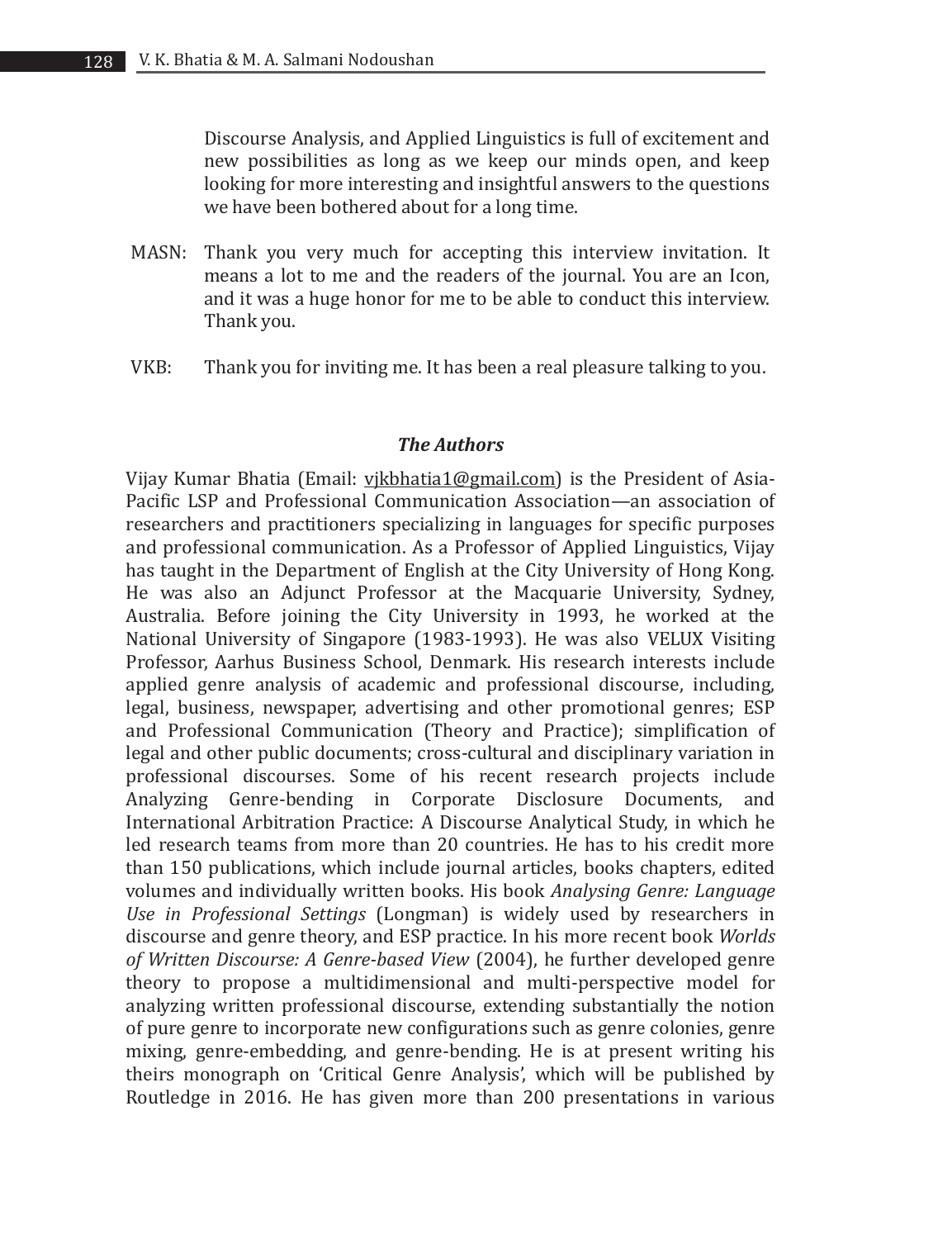international conferences, many of which include invited plenary and keynote addresses.

Mohammad Ali Salmani Nodoushan (Email: dr.nodoushan@gmail.com) received his PhD in Applied Linguistics from the University of Tehran in November 2002, his MA in Applied Linguistics from the University of Isfahan in November 1995, and his BA in Teaching English as a Foreign Language (TEFL) from Shiraz University in September 1991. He has over 20 years of teaching experience and has taught major EFL courses at BA, MA, and PhD levels. His main areas of interest include language testing, ESP, politeness, and pragmatics. He has published over 50 papers in international academic journals including *Teaching and Teacher Education*, *Speech Communication*, *TESL Canada Journal*, and so on. He is currently associate professor of applied linguistics/TESOL at the Iranian Institute for Encyclopedia Research, Tehran, Iran.

## **References**

- Barton, E. (2004). Discourse methods and critical practice in professional communication: The front-stage and back-stage discourse of prognosis in medicine*. Journal of Business and Technical Communication, 18* (1), 67-111.
- Bhatia, V. K. (1993). *Analysing genre: Language use in professional settings*. London: Longman.
- Bhatia, V. K. (2004). *Worlds of written discourse: A genre-based view*. London: Continuum.
- Bhatia, V. K. (2006). Discursive practices in disciplinary and professional contexts. *Linguistic and Human Sciences, 2* (1), 5–28.
- Bhatia, V. K. (2008a). Genre analysis, ESP and professional practice. *English for Specific Purposes*, *27*, 161-74.
- Bhatia, V. K. (2008b). Towards critical genre analysis. In V. K. Bhatia, J. Flowerdew & R. Jones (Eds.), *Advances in Discourse Studies*, (pp. 166- 177). London: Routledge.
- Bhatia, V. K. (2010). Interdiscursivity in professional communication. *Discourse and Communication, 21* (1), 32-50.

Bhatia, V. K., Candlin, C. N., & Gotti, M. (Eds.). (2012). *Discourse and practice in*